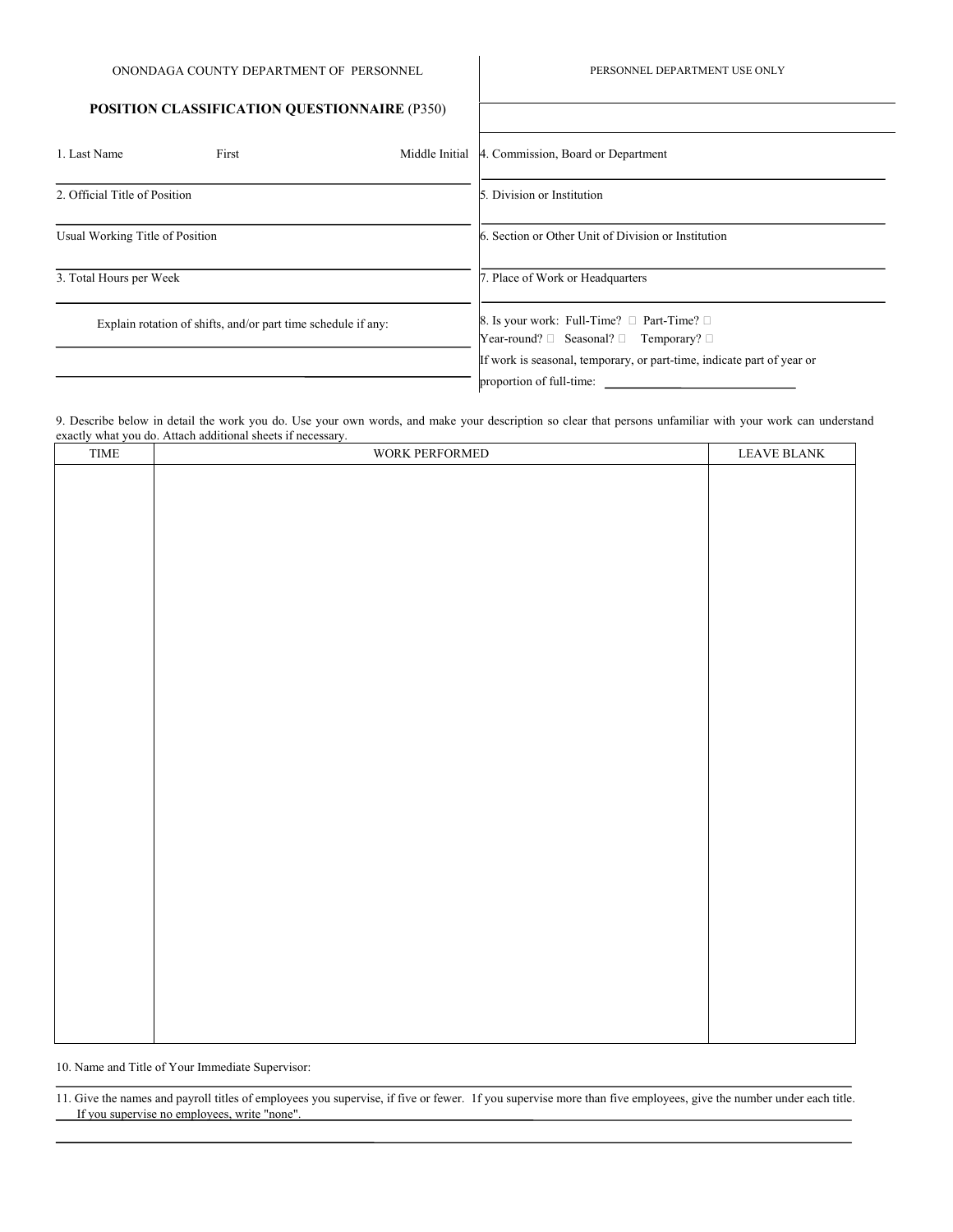## P350 Pg2

12. Machines or equipment used regularly in your work. Give percent of time spent in operation of each.

| $\frac{0}{0}$ | $\frac{0}{0}$ |
|---------------|---------------|
|               |               |
| $\frac{0}{0}$ |               |
| $\frac{0}{0}$ |               |
|               |               |

13. What is your major job function?

14. What is the nature and extent of instructions you receive regarding your work?

15. What is the nature and extent of the check or review of your work?

16. Describe your contacts with departments other than your own, with outside organizations and with the general public.

CERTIFlCATION: I certify that the above answers are my own and are accurate and complete.

Date \_\_\_\_\_\_\_\_\_\_\_\_\_\_\_\_\_\_\_\_\_\_\_\_\_\_\_\_\_\_\_\_\_\_ Employee's Signature \_\_\_\_\_\_\_\_\_\_\_\_\_\_\_\_\_\_\_\_\_\_\_\_\_\_\_\_\_\_\_\_\_\_\_\_\_\_\_\_\_\_\_\_\_

## **STATEMENT OF IMMEDIATE SUPERVISOR**

17. Comment on statements of employee. Indicate any exceptions or additions.

18. What do you consider the most important duties of this position?

19. Does this position involve typing?  $0 \text{ No } 0$  Yes; Give percentage of time spent in typing  $\frac{1}{\sqrt{2}}$ %

20. Does this position involve shorthand?  $0 \text{ No } 0$  Yes; Give percentage of time spent in taking shorthand \_\_\_\_\_\_ %

21. Indicate the qualifications that you think should be required in filling a future vacancy in this position. Keep the position itself in mind rather than the qualifications of the individual who now occupies it.

| Necessary<br>knowledge, skills    |  |
|-----------------------------------|--|
| and abilities:                    |  |
| Experience, length                |  |
| in years and kind:                |  |
| Education:                        |  |
|                                   |  |
| Licenses,                         |  |
| certificates or<br>registrations: |  |
|                                   |  |
| Physical                          |  |
| requirements:                     |  |

Date \_\_\_\_\_\_\_\_\_\_\_\_\_\_\_\_\_\_\_\_\_\_\_\_\_\_\_\_\_\_\_\_\_\_\_\_\_\_\_\_\_\_\_ Immediate Supervisor's Signature \_\_\_\_\_\_\_\_\_\_\_\_\_\_\_\_\_\_\_\_\_\_\_\_\_\_\_\_\_\_\_\_\_\_\_

## **STATEMENT OF DEPARTMENT HEAD OR OTHER ADMINISTRATIVE OFFICER**

22. Comment on the above statements of the employee and the supervisor. Indicate any inaccuracies or statement with which you disagree. Please comment on the qualifications suggested by the supervisor.